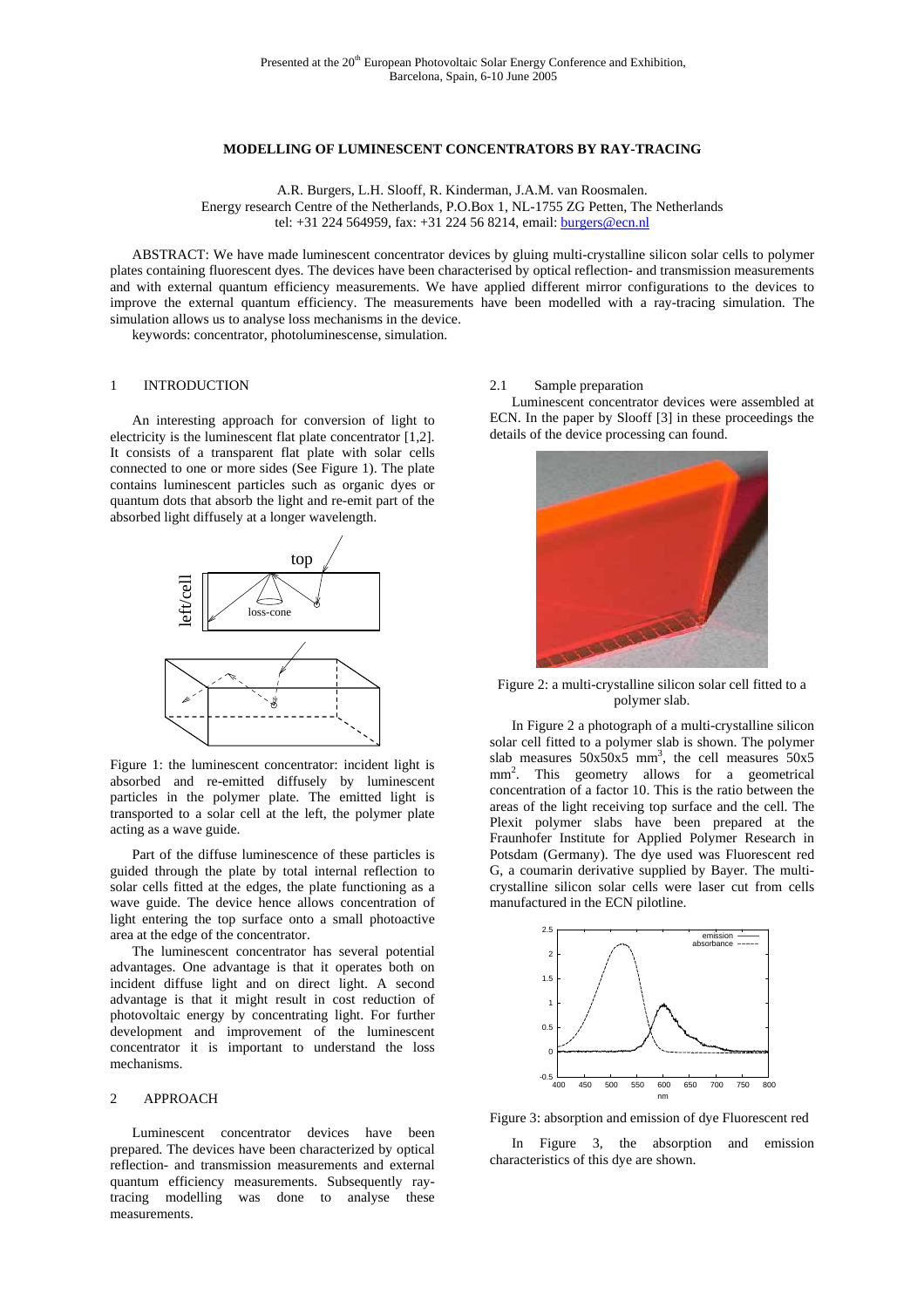2.2 Reflection- and transmission measurements



### Figure 4: Integrating sphere layout for reflection measurements.

The optical measurements on the polymer sheets were done with the help of an integrating sphere setup (See Figure 4). In this setup, a beam of white light enters through port 1 and impinges on the sample, where part of it is reflected. Specularly reflected light hits port 2 on the sphere. In normal use, port 2 is closed with a white plug. When port 2 is open, the light that is specularly reflected by the sample (ray A in the figure) leaves the sphere. This allows to measure the light that is reflected diffusely (ray B in the figure) separately. Since the polymer plates have polished facets, diffuse reflection of the polymer faces is neglegible. As a result, light that is not absorbed by the dye leaves the device only in the specular reflection- and transmission directions. Light that is absorbed and emitted by the dye is emitted in random directions. By excluding the specular reflection component in the light by opening port 2, the emitted light can be measured separately.

A reflection measurement is calibrated by first measuring a white sample with known high reflectance. The spectrum of the light source is usually irrelevant since the reflected light has the same wavelength as the incident light. For luminescent samples this is not the case since the emitted light has a longer wavelength than the incident light. Therefore, for correct interpretation of reflection measurements of emitting samples we have to take the spectrum of the lamp into account as well.

#### 2.3 External quantum efficiency measurements

External quantum efficiency measurements were performed on the luminescent concentrator. Details of these measurements can be found in [3]. Monochromatic light impinges perpendicularly and uniformly on the large facet of the polymer slab. The external quantum efficiency measurements were done for various mirror configurations applied to the device.

Table 1: description of mirror configurations. The cell is at the left face. The light impinges on the top interface.

| abbreviation face |       |                                  |
|-------------------|-------|----------------------------------|
| Ri                | right | Al mirror at face opposite of    |
|                   |       | cell.                            |
| Fr                | front | Al mirror at the front face.     |
| Re                | rear  | Al mirror at the rear face.      |
| diff(85%)         |       | bottom Diffuse 85% mirror at the |
|                   |       | bottom interface                 |

In Table 1 the terminology used for the different mirror configurations is explained. For instance, in Figure 8 Ri+Fr+Re means shiny aluminium mirrors at the face opposite to the cell and at the front and rear faces.

## 2.4 Simulation with ray-tracing

In order to analyse the measurements, we need to have a simulation of the luminescent concentrator that calculates reflection- and transmission curves and external quantum efficiency curves from a description of the device. The simulation should explain all these curves simultaneously from a single description of the device.

One approach to modelling the luminescent concentrator is the detailed balance model described by Chatten et Al.[4]. In this model the chemical potential, a function of the coordinates  $(x,y,z)$ , is discretised. The chemical potentials in the cells are related to each other by the radiative transfer between the cells. A system of equations is set-up to discretise the detailed balance equations as described by Yablonovitz [1]. With this approach the complexity increases quickly with the number of cells. In order to reduce the complexity, rays travelling at different directions have to be combined. For instance, all rays within the escape cone of a particular face of the slab are combined. This restricts this approach to block shaped slabs. It also makes it difficult to take into account the dependence of the reflection coefficient on the angle of incidence at the interfaces.

Gallagher [5] has presented a ray-tracing simulation of a quantum dot based luminescent concentrator. In her approach individual quantum dots are being modelled. For accurate modelling large numbers of quantum dots (billions) need to be modelled, leading to a computationally expensive procedure.

We have chosen to employ a ray tracing procedure as well. Ray tracing for luminescent concentrators follows basic ray-tracing principles. In ray-tracing a ray represents light of a certain wavelength travelling in a certain direction. Whenever a ray can proceed in several ways, random numbers are used to determine the fate of the ray. As an example consider reflection at an interface. Suppose the reflection coefficient at the interface is 30%. A random number *r* is drawn from a uniform distribution in the interval [0,1]. If  $r < 0.3$  we assume the ray is reflected, if  $r \ge 0.3$  the ray is transmitted. The main extension required is the handling of absorption/emission that is specific for the luminescent concentrator. Our 3-D program takes absorption and emission characteristics into account and handles the optical properties of metals as well as dielectrics. The reflection- and transmission coefficients at the interfaces are calculated using the matrix method. This method can be found in [6,7]. For instance, the hot-mirrors proposed by Richards et al. [8] that consist of multiple thin layers of different media can be analysed in our approach. Background absorption in host media is also handled, allowing the simulation of all optical aspects of the luminescent concentrator.

The geometry is defined by planes. For instance, a single, flat plate luminescent concentrator as shown in Figure 2 is defined by 6 planes. This is sufficient to specify the plane slabs that we are currently modelling. The ray-tracing approach also allows for easy simulation of multi-layer luminescent concentrators.

In our simulation, the situations where the progress of the ray is determined by random numbers are:

- Reflection and transmission at interfaces.
- Absorption in the polymer slab. Contrary to the approach by Gallagher we use the absorption coefficient to determine the location of absorption/emission events. When there is absorption, the intensity of light decays exponentially across the path of the ray according to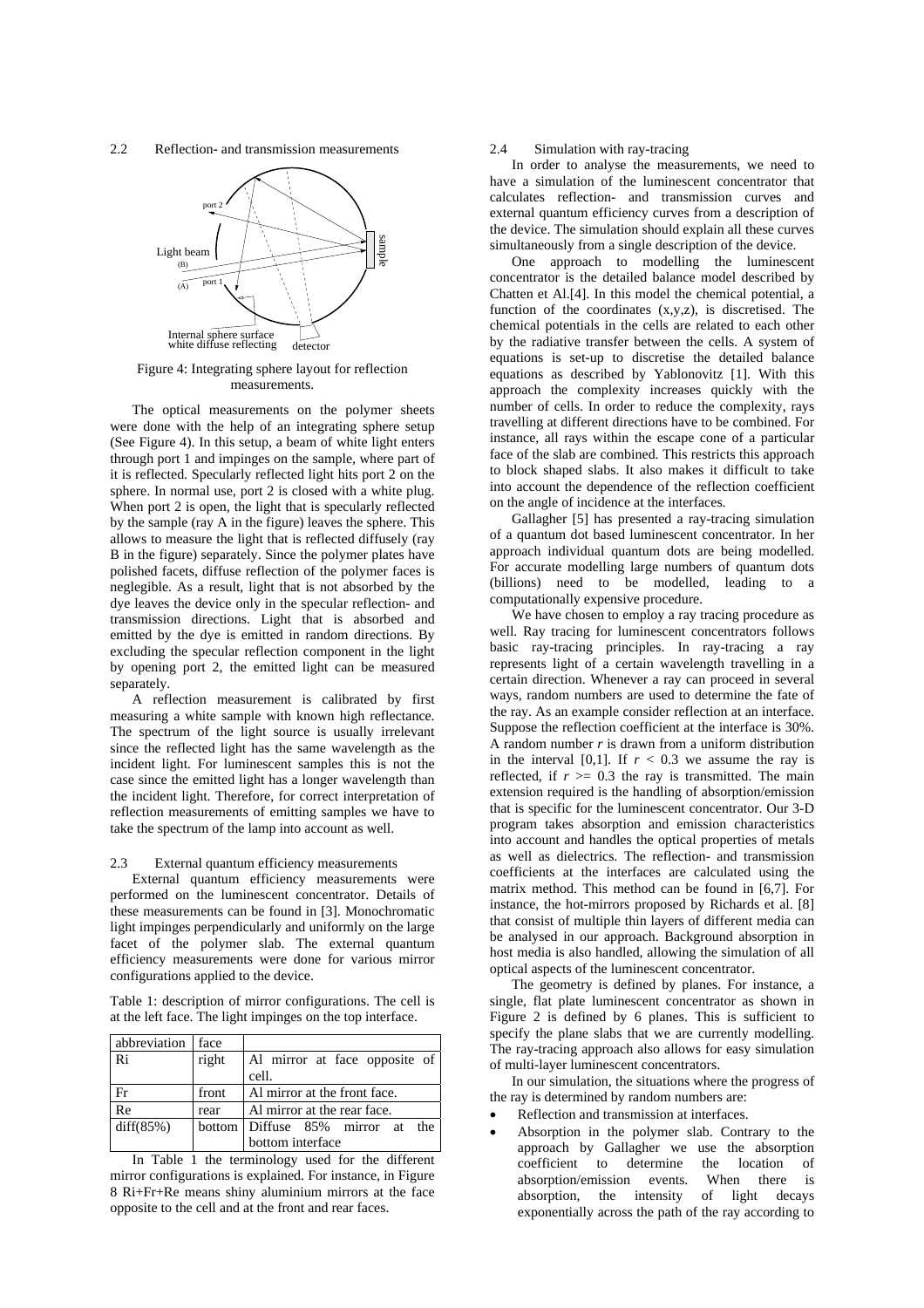the continuous distribution  $αexp(-αx)$  with  $α$  the absorption coefficient and x the distance along the path of the ray.

- When a photon is absorbed and might be emitted, the quantum efficiency  $Q_e$  of the emission process is taken into account.
- When a photon is absorbed and re-emitted, it can be emitted at a range of wavelengths. A wavelength is selected from the continuous emission spectrum of the dye used (See Figure 3).
- Direction of diffuse emission. The direction of an emitted photon is not correlated to the incoming direction of the absorbed photon. The direction of the emitted ray is selected randomly from the  $4\pi$ solid angle.

Reflection- and transmission curves and external quantum efficiency curves are calculated by keeping track of where the rays end. Because of the statistical nature of the ray-tracing process, large numbers of rays must be traced to obtain curves with sufficiently small noise.

### 3 RESULTS

#### 3.1 Analysis of optical measurements



Figure 5: A measured transmission curve with 3 calculated transmission curves.

For the dye Fluorescent Red G we know the absorption cross-section as a function of wavelength (From Figure 3). The absorption coefficient of the dye is the product of the concentration of the dye and the absorption cross-section. By calculating the transmission curves for different concentrations of the dye and comparing the absorption peak between calculated and measured curves (See Figure 5), we are able to determine the concentration of the dye at  $2.2 \times 10^{22}$ m<sup>-3</sup>.



Figure 6: Measured- and calculated reflection curves.

In Figure 6 measured and calculated reflection curves are shown. Two sets of reflection curves are displayed. The set in the top of the graph has the total reflection curves, the set at the bottom has the reflection curves with the specular component omitted. The bottom set only contains the light that is diffusely reflected by the plate. Since the faces of the polymer slab are polished and scattering can be neglected, the diffusely reflected light consists only of emitted light.

We can determine the quantum efficiency of the dye by comparing the height of the emission peak at 600 nm for measured and calculated reflection curves for different values of the quantum efficiency. From this analysis we find a quantum efficiency of 85% for this dye.

The external quantum efficiency (EQE) of the device is the fraction of the incident photons that is collected by the crystalline silicon cell. Before arriving at the cell, the photons may have travelled through the polymer slab for a considerable length. Therefore the background absorption in the polymer matrix may become important [5,9]. The background absorption of Plexit polymer has been measured at Imperial College [10]. The background absorption was determined to be  $4 \text{ m}^{-1}$  in the wavelength region from 0.3-0.6 µm.



Figure 7: Influence of background absorption on calculated quantum efficiency.

From Figure 7 it is clear that the background absorption has a significant influence on the collection efficiency.